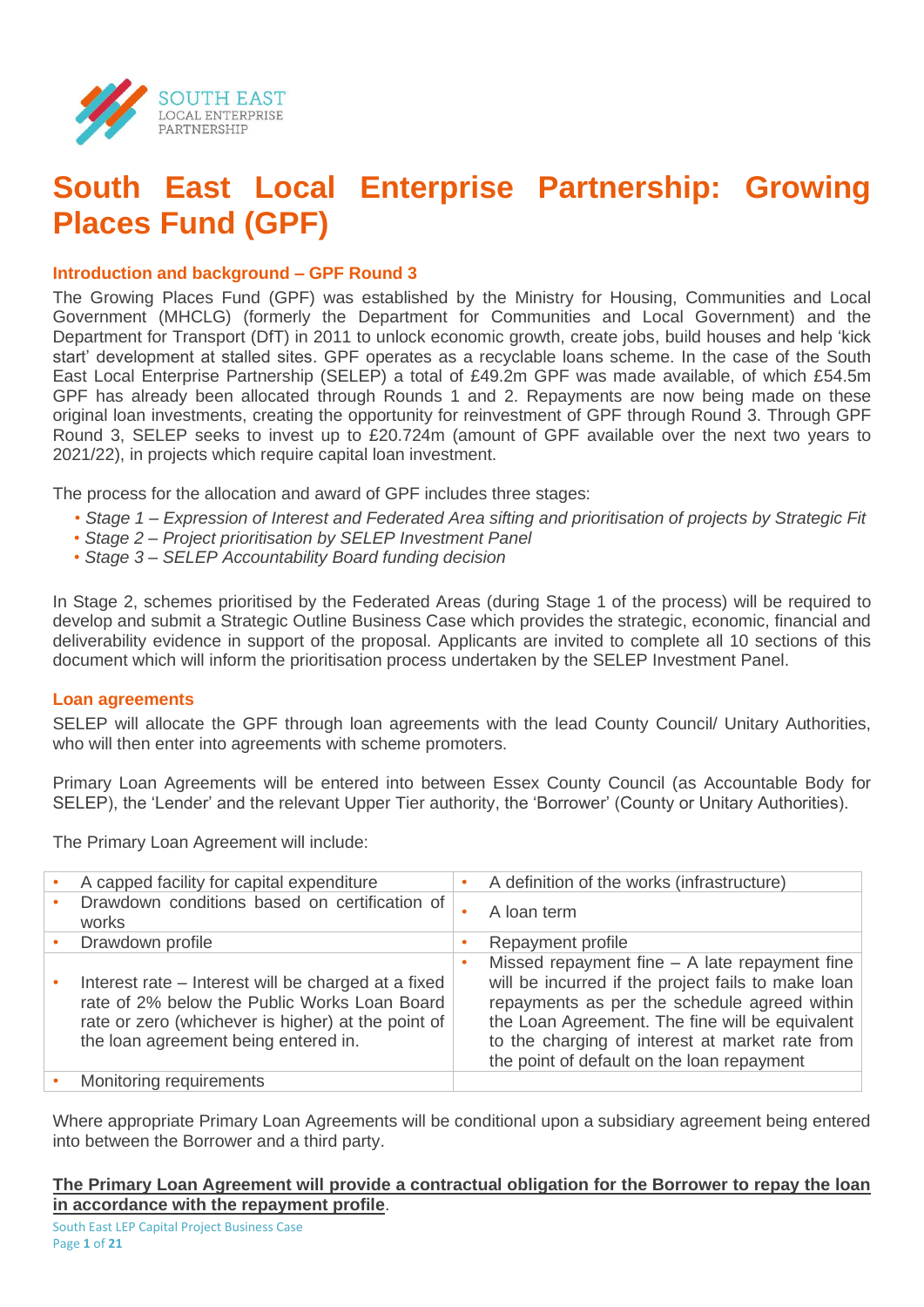

# **Growing Places Fund (GPF) Business Case Template**

1. Scheme Summary

Scheme Promoter:

Southend on Sea Borough Council

Project Name:

No Use Empty Commercial (NUE Commercial)

Federated Board:

Opportunity South Essex

Lead County Council/Unitary Authority:

Southend on Sea Borough Council

Development Location:

#### South Essex

(This is a programme of projects with locations spread across South Essex which takes in the local authority areas of Southend on Sea, Basildon, Brentwood, Castle Point, Rochford and Thurrock which together form the Association of South Essex Local Authorities).

#### Project Description:

Southend on Sea BC is seeking £1M GPF funds to return long-term empty commercial properties back into use, for residential, alternative commercial or mixed-use purposes. The project will focus on secondary retail and other commercial premises which have been significantly impacted by changing consumer demand and which may have been impacted by larger regeneration schemes

Southend on Sea BC wish to mirror the Kent County Council (KCC) No Use Empty Commercial Project (NUE Commercial) funded under GPF Round 2 which has been very successful. We have discussed the opportunity to work closely with KCC in being able to deliver the same project in the designated areas of South Essex. The NUE brand has been established in Kent for 15 years with a proven track record.

By bringing empty commercial properties back into use, South Essex NUE will:

- support **economic growth** through new commercial activity: attracting new business rates, and creating and safeguarding jobs
- increase the number of **new homes** available as a result of mixed use development: generating new council tax receipts and attracting Government New Homes Bonus
- support **wider regeneration,** in particular assisting in the vitality and viability of existing commercial areas, improving the quality of the local environment, complementing wider regeneration activities and supporting community safety and cohesion.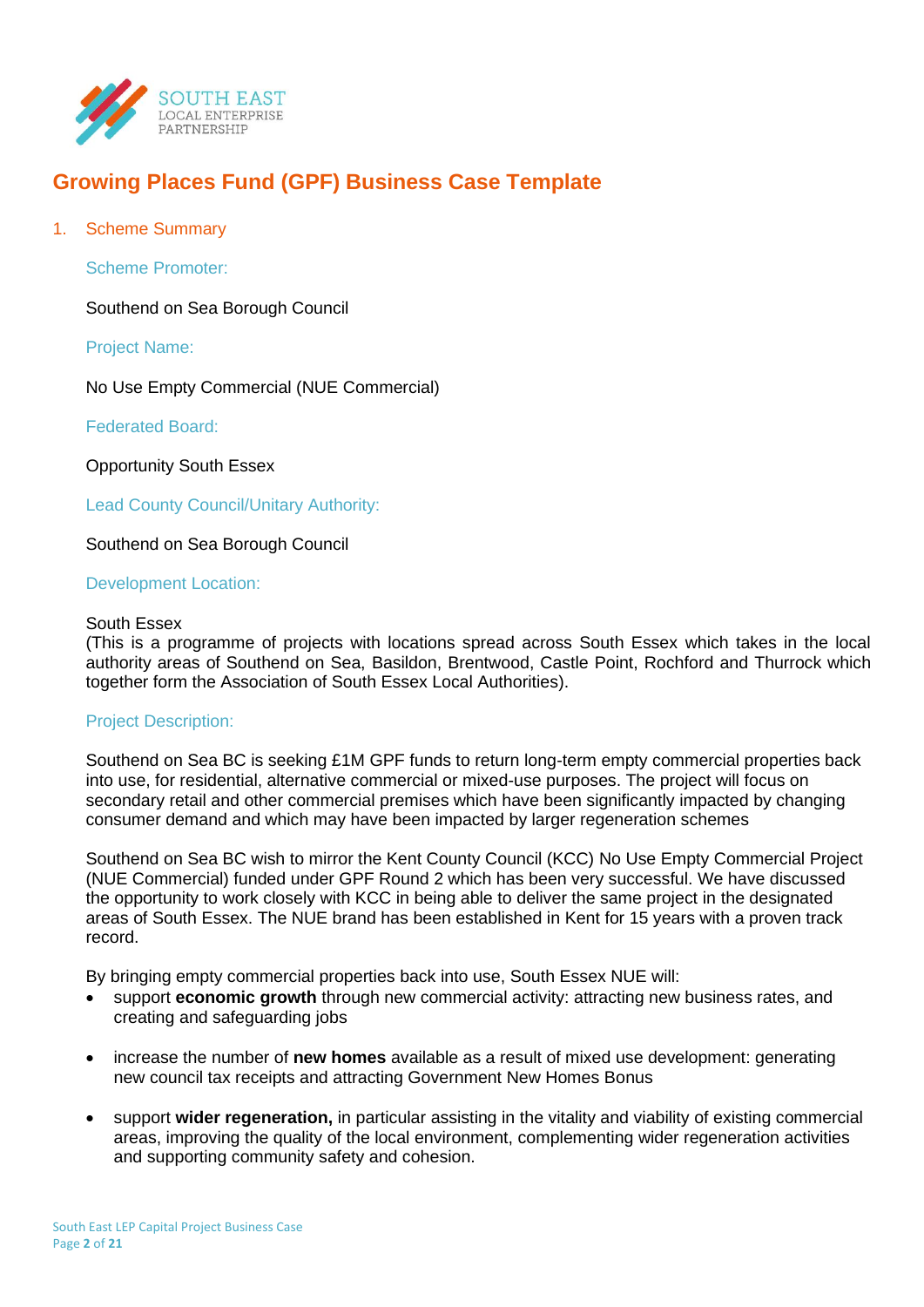

South Essex NUE will achieve this by providing **short-term secured loans** (up to 3 years) to bring long-term empty commercial properties back into use. While the groundwork and project identification will be completed by local authorities in South Essex the project will also make use of the management and systems that are already in place for the existing NUE scheme in Kent County Council. A draft Service Level Agreement (SLA) has been established which will be refined (subject to formal approval for the project) to take into consideration and further comments or considerations which may arise.

# Project Development Stages:

There is no requirement for GPF funding in relation to the development of the project. All development work will be undertaken by the South Essex Economic Development Managers Group co-ordinated by the Capital Programme Manager from Southend on Sea Borough Council with further support from an ASELA appointed programme manager (already in post). Support will also available from the KCC funded Strategic Programme Manager in line with the SLA.

An overview of the delivery team, setting out named team members and their roles and responsibilities, is set out in Appendix 2.

|              | Project development stages                                                                                                                                                                                                                                                                                                                                                                                                                                     |                                                          |                             |                           |  |  |
|--------------|----------------------------------------------------------------------------------------------------------------------------------------------------------------------------------------------------------------------------------------------------------------------------------------------------------------------------------------------------------------------------------------------------------------------------------------------------------------|----------------------------------------------------------|-----------------------------|---------------------------|--|--|
| <b>Stage</b> |                                                                                                                                                                                                                                                                                                                                                                                                                                                                | <b>Partners</b>                                          | <b>Status</b>               | required<br>$\sqrt{or} x$ |  |  |
| 1.           | SELEP to inform SBC/OSE if the BC submission is<br>successful.                                                                                                                                                                                                                                                                                                                                                                                                 | SELEP/KCC                                                | Ongoing<br>to April<br>2021 | $\mathsf{x}$              |  |  |
| 2.           | Identify 5-6 potential 'trail blazer' sites to take<br>forward with GPF funds to help publicise the<br>scheme.<br>Investigative work: Authorities to identify potential<br>projects to take forward and have at least one to<br>include as at launch of fund.<br>Using local intelligence and networks we will identify<br>developers and owners who have previously<br>discussed or highlighted schemes which return<br>empty commercial space back into use. | ASELA,<br>OSE and<br>South<br>Essex local<br>authorities | Ongoing<br>to June<br>2020  | $\mathsf{x}$              |  |  |
| 3.           | Launch of extended* OSE NUE Commercial - once<br>decision known                                                                                                                                                                                                                                                                                                                                                                                                | South<br>Essex Local<br>authorities<br>and KCC           | To be<br>completed          | $\boldsymbol{\mathsf{x}}$ |  |  |
| 4.           | Encourage more sites – follow up work after the<br>launch to maximise potential to draw on GPF funds                                                                                                                                                                                                                                                                                                                                                           | ASELA,<br>OSE and<br>South Essex<br>Local<br>authorities | To be<br>completed          | $\mathsf{x}$              |  |  |

*\*SENUE has secured funds through GBF and that is due to be launched February 2021. The extended programme will be launched once a decision is known.*

**Development of loan systems and processes:** The loan product that will be offered under the NUE Commercial project requires minimal modifications to the wording of the existing loan templates already operated by KCC. The KCC NUE Strategic Programme Manager in consultation with the SBC Capital Programme Manager will ensure all documents are compliant with the GPF loan agreement between SELEP and SBC.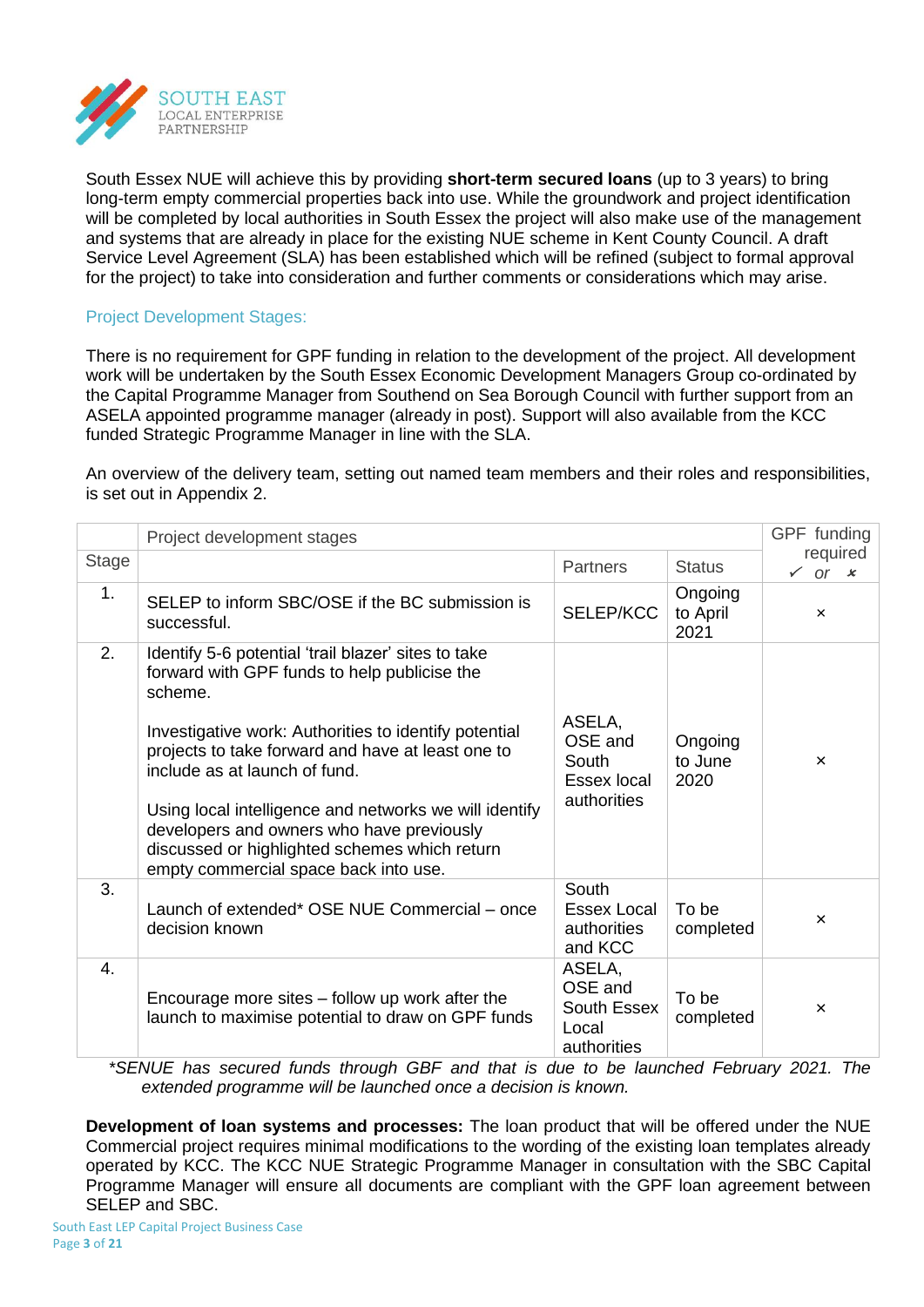

The GPF funds (with approval) will be administered in line with existing NUE procedures operated by KCC. A flowchart outlining the process for considering an individual project from the point of project identification to the repayment of a secured loan is set out in Appendix 3*.*

#### GPF Required:

# £1million **Other contributions:**

£300k is available from South Essex local authorities and this funding has been confirmed through the ASELA Chief Executives Group. Match funding will be provided on a pro-rata basis dependent on where NUE projects are located – on this basis the authorities benefitting from the most projects will contribute the most and those benefitting the least with contribute the least. As the location of projects is not yet known the S151 Officer from Southend BC has confirmed availability of match funding.

Further contributions will come from private sector. Whilst the actual figure is not yet known as projects are yet to be identified, the Kent NUE has attracted leverage of £23M from the private sector from the £17M awarded under the residential loan scheme (£1.35 for each £1 invested). Based on this the project could attract £1.35M of private sector leverage:

Table showing the % of the total project costs (including private sector leverage)

| Source                | Funds  | ℅    |
|-----------------------|--------|------|
| GPF (Funder)          | £1.00M | 38%  |
| Local authorities     | £0.30M | 11%  |
| <b>Private Sector</b> | £1.35M | 51%  |
| Total                 | £2.65M | 100% |

# 2. Strategic Fit

# Policy and Strategic Context:

The No Use Empty scheme has a proven track record across Kent with local authorities working in partnership to provide direct, rapid and targeted intervention in the local property market, retuning empty properties back into use for residential and commercial use, particularly supporting communities in urban and coastal areas that have become 'stuck'. The NUE Commercial project contributes to the delivery of partners' objectives at national, SELEP, regional and local level. Specifically:

# **National**

In June 2020 the Government announced it's 'New Deal for Britain' and set out its strategy to rebuild Britain and fuel economic recovery across the UK. As part of its plans to invest in and accelerate delivery of infrastructure it highlighted a need to accelerate investment in town centres and high streets. It also announced plans to support the high street revival by allowing empty commercial properties to be quickly repurposed and to allow a wider range of commercial buildings to convert to residential use. Since June further initiatives and funding have targeted economic recovery on the High Street and in town centres. For example, funding has been allocated to BIDs (Business Improvement Districts) to support local initiatives. South Essex NUE clearly supports the Governments strategy and provides much needed support for town centres and secondary retail areas.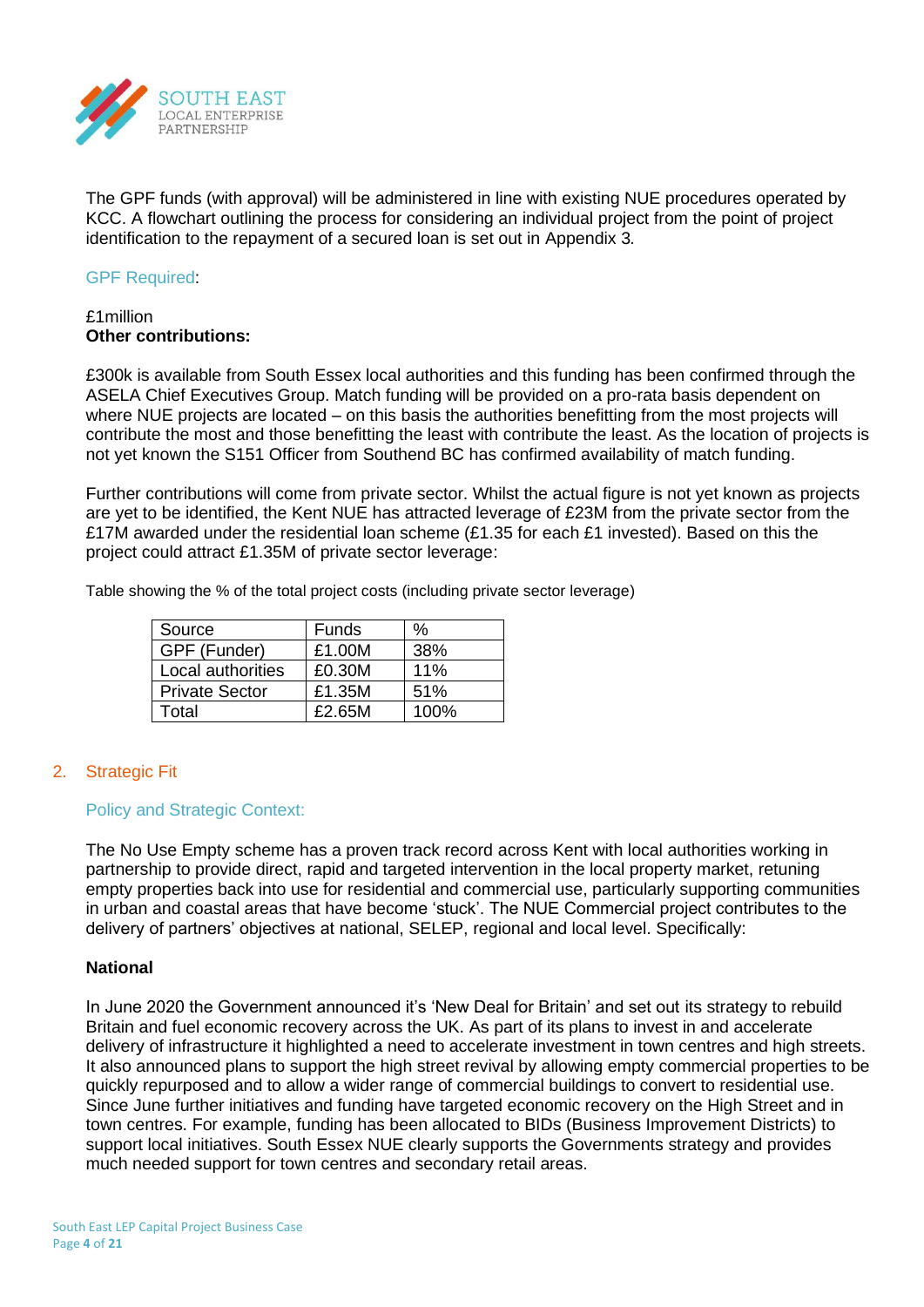

NUE seeks to return long-term empty and derelict properties back into use. This aligns well with the Central Government policy that emerged in the Spending Review of November 2020. The Spending Review said that the Government will be issuing new funds (such as the Levelling-Up Fund and the UK Shared Prosperity Fund) in 2021. Both of these Funds are based on the Government's objectives to:

- Invest in local infrastructure, through regenerating eyesores, upgrading town centres and community infrastructure.
- Target places most in need across the UK, such as ex-industrial areas, deprived towns and rural and coastal communities.
- Support people and communities, opening up new opportunities and spurring regeneration and innovation.
- Investment in communities and place including community-owned assets, neighbourhood and housing improvements, town centre improvements

# **The South East LEP and the Strategic Economic Plan**

Accelerating housing delivery is a key ambition in the South East Strategic Economic Plan, with a commitment to accelerate housing delivery by an additional 100,000 homes by 2021. NUE has brought back more than 6000 properties since 2005, creating 753 new homes from larger redundant properties including commercial with planning consent.

Spatially, the LEP has identified the Thames Estuary as a priority location for growth, and facilitates a Coastal Communities working group, recognising the challenges faced by coastal towns (especially linked to the housing market). NUE Commercial in Kent has focussed on the coast and Estuary. Extending the initiative to South Essex will bring a similar focus to the northern bank of the Thames Estuary. The SEP specifically refers to the need to *"build on No Use Empty to intervene in the housing market… particularly in coastal towns"* (p.160). More broadly, NUE will contribute to the strategy set out by SELEP's Housing and Development Group and to SELEP's overall aims of job creation and economic growth.

# **OSE and local authorities**

No Use Empty supports the delivery of a number of OSE priorities:

- SELEP Local Industrial Strategy The emerging LIS recognises that support is needed to help regenerate towns across the South East. The NUE initiative will bring underused and empty buildings back into productive use. New commercial space will support SELEP's ambition of creating a thriving business environment.
- SELEP Coastal Prospectus The prospectus highlights the need to create a programme that targets empty property for redevelopment. Bringing premises, both commercial and residential, back into use will be key to place making. The prospectus also highlights the need to create small and flexible workspace.
- South Essex Productivity Strategy within SEPS there is a programme of work to create vibrant places. We recognise that the right space, for a range of uses (commercial, residential, retail, leisure) underpins our ability to reanimate our towns. Bringing underused and redundant premises back into productive use is an essential part of this.

Southend - No Use Empty contributes, directly and indirectly, to a number of the Southend 2050 priority outcomes. Directly it supports:

- Opportunity & Prosperity outcome 2 We have a fast evolving, re-imagined and thriving town centre, with an inviting mix of shops, homes, culture and leisure opportunities.
- Safe and Well outcome 3 we are well on our way to ensuring that everyone has a home that meets our needs.

Indirectly the initiative supports a number of the other 'place' outcomes by bringing empty property back into use and which in turn helps to create a sense of place and enhance feelings of safety. In addition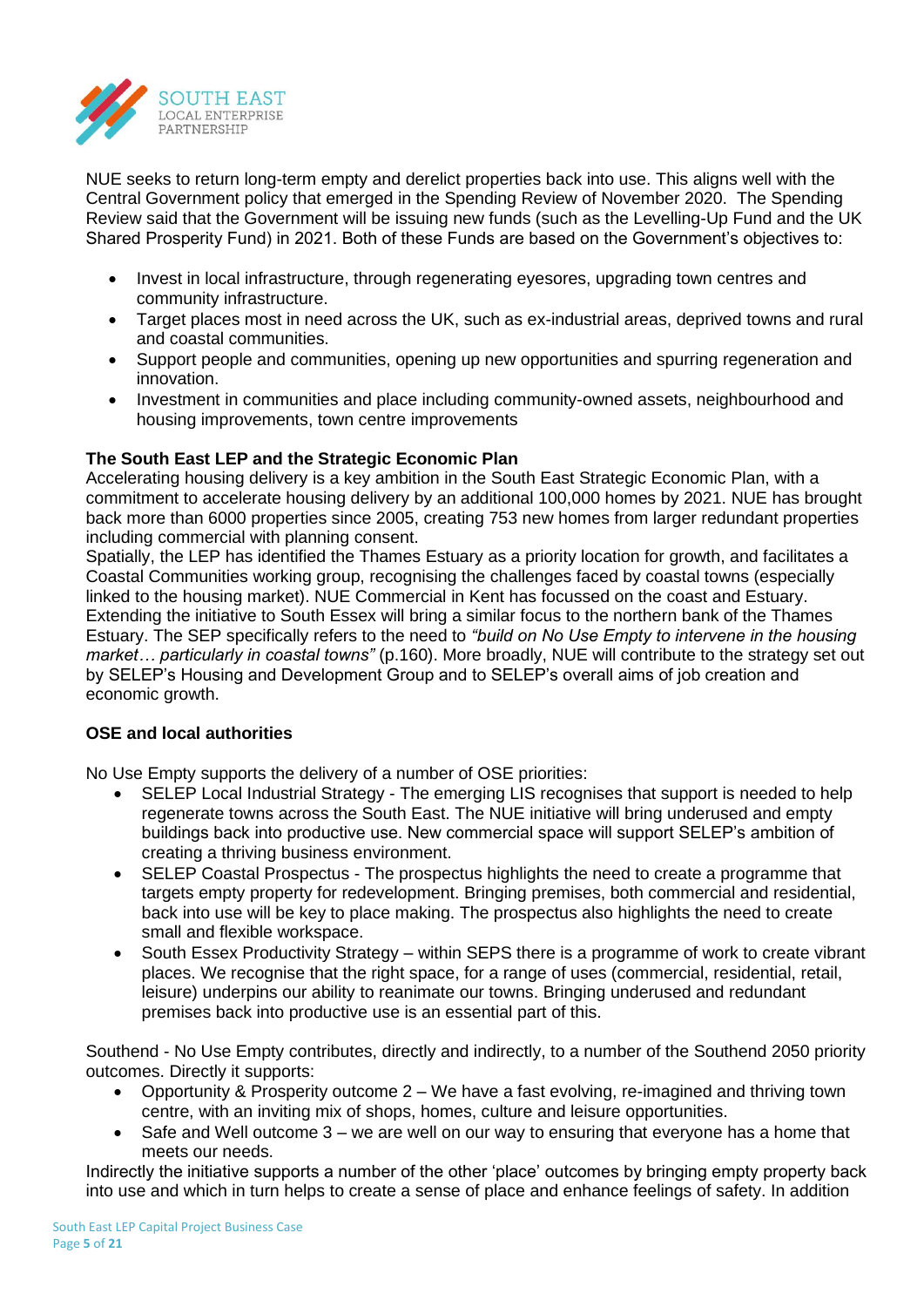

the proposals support delivery of Southend-on-Sea Borough Council's **[Housing, Homelessness and](http://www.southend.gov.uk/downloads/file/6156/housing_homelessness_and_rough_sleeping_strategy)  [Rough Sleeping Strategy 2018 –](http://www.southend.gov.uk/downloads/file/6156/housing_homelessness_and_rough_sleeping_strategy) 2028.** 

Thurrock - NUE contributes to delivery of Thurrock's vision and priorities. Notably Priority 3 which focuses on the Prosperity of the borough – a borough which enables everyone to achieve their aspirations. In particular NUE will help support the ambition to create attractive opportunities for businesses and investors to enhance the local economy. The scheme also supports our regeneration frameworks for Grays and for Tilbury – two of our main town centres and there are potential links to the Future High Streets and Towns Fund Programmes being developed in these areas.

Rochford – NUE contributes towards priorities set out in Rochford District Council's *Business Plan 2020-2023* both by working with neighbouring councils and Government to protect the District's built and natural environment, supporting both the local and regional economy; and through working with businesses and communities to develop plans to achieve and invest in strong, sustainable town centres and high streets. The 2017 *Economic Growth Strategy* expands on this, with NUE having the potential to specifically to support new inward investment through working with land owners and developers to identify regeneration opportunities and unlock more difficult sites. It also aligns with Core Strategy policies to protect existing key employment sites, direct regeneration and investment in Rochford, Rayleigh and Hockley Town Centres, and to encourage opportunities for rural diversification. Recent dialogue with stakeholders on the future of the district's town centres is also relevant, with additional means for regenerating the physical environment and repurposing properties having the potential to encourage new investment and uses into our town centres.

Castle Point - The Castle Point Corporate Plan 2018-2021 outlines four areas of priority, one of which is Housing and Regeneration. Within this priority, the Council is committed to the provision of homes in accordance with our local housing target, as set out in the national guidance and our emerging Local Plan. Furthermore, the Council is also committed to encouraging the regeneration of Hadleigh and Canvey Town centres which have suffered from underinvestment for many years. These centres are in urgent need of investment to reinvigorate them to meet the needs of the community and provide modern retail, residential and transport infrastructure. The No Use Empty Scheme provides an ideal opportunity to support with the delivery of these strategic objectives.

Basildon - NUE contributes towards the Corporate Plan goal of creating an attractive and welcoming place that people are proud to call home. It will also support the goal to become a place that encourages businesses to grow and residents to succeed. In particular NUE will support the goal to regenerate and rejuvenate the borough through physical and economic regeneration, creating attractive town centres and high quality spaces.

Brentwood – 'Brentwood 2025: Where everyone matters', the Council's five-year corporate strategy, sets out the goal of creating a healthy mix of residential, commercial and public realm in the borough's town and village centres. NUE helps support the Council's objectives of encouraging additional retail, leisure and residential growth to main thriving high streets in Brentwood, Shenfield and Ingatestone and increasing the delivery of housing to meet local needs with an appropriate mix of housing sizes, types and tenures.

# Need for Intervention:

Excessive and long-term empty offices and retail units are evidence of local market failure: high risks and uncertain returns discourage commercial investors, and the presence of dilapidated and empty properties impacts negatively on neighbouring occupiers and the wider environment. Typically, the greatest negative impact is in 'secondary' retail areas, where floorspace exceeds demand. Intervention is required to bring properties into alternative use and to break the negative cycle of declining demand, rising dilapidations and rising risks and costs. South Essex experiences these high vacancy rates and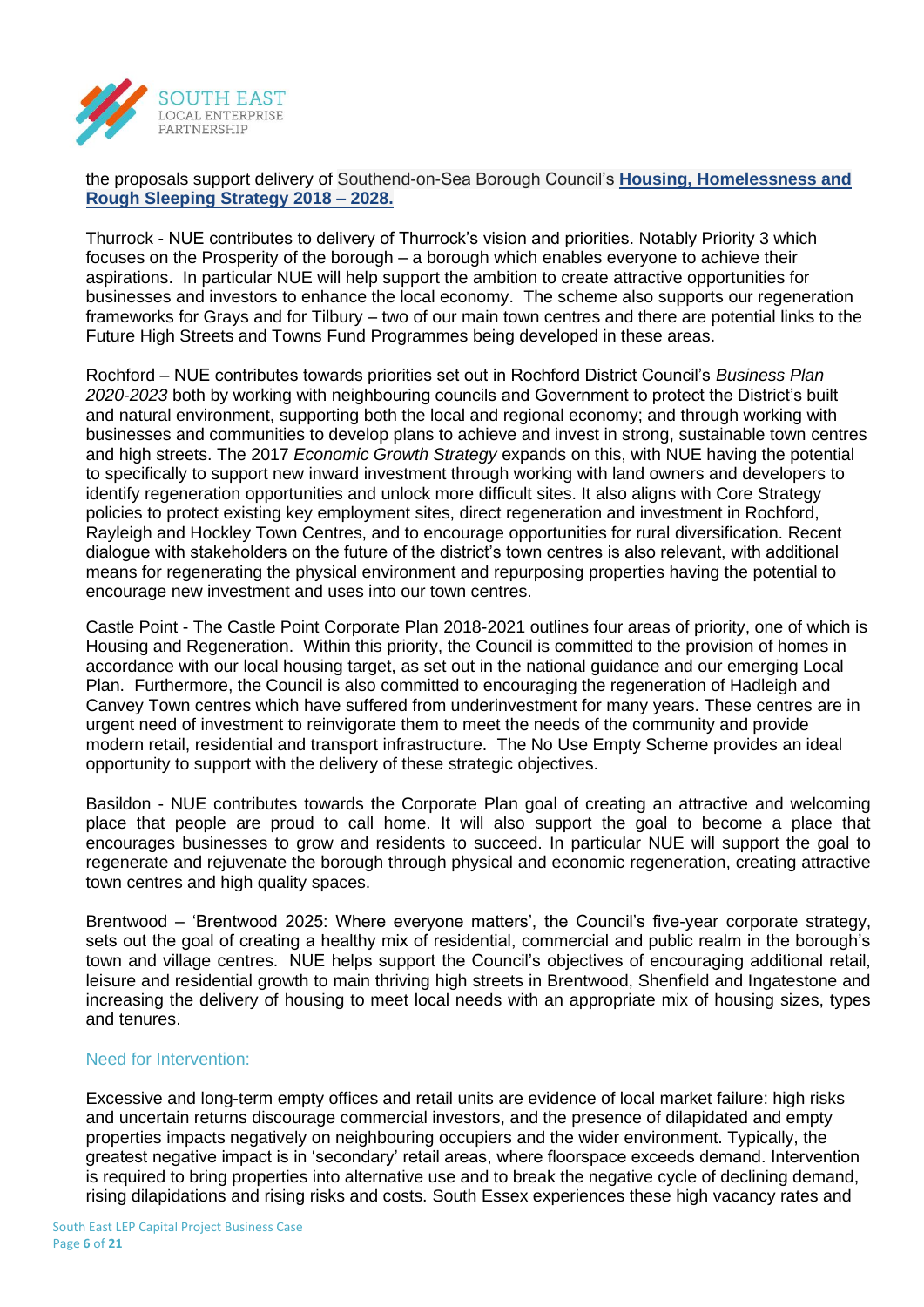

as an example, in Southend the BID reports a current vacancy rate of 12% across the Primary Shopping District.

At national level, the case for intervention is supported by the Nationwide Foundation's report *Affordable Homes from Empty Commercial Space*s (2016), commissioned by the national charity Empty Homes. This investigated the barriers to commercial re-use, and recommended that local authorities intervene to use vacant commercial space to meet housing need. The report specifically included a case study from Kent NUE [\(http://www.emptyhomes.com/assets/affordable-homes-from-empty-commercial](http://www.emptyhomes.com/assets/affordable-homes-from-empty-commercial-spaces.pdf)[spaces.pdf\)](http://www.emptyhomes.com/assets/affordable-homes-from-empty-commercial-spaces.pdf).

Both prior to and during the COVID town centres and High Streets have been hit hard by the loss of a number of household names such as BHS, Top Shop and Debenhams. Often this has left large empty units on the High Street which are limited in terms of their future use. The national town centre vacancy rate was 9.9% (Jan 2019) up from 8.9% (Jan 2018). During this period footfall dropped by 0.7% marking a 14th consecutive month of decline. (source: Retail Gazette). NUE will continue to focus on those town centres which have empty commercial units. In announcing their 'New Deal for Britain' in June 2020 the Government recognised the importance of quickly repurposing empty commercial units to support a wider range of uses including residential. The availability of the SENUE project will be a key tool in promoting and supporting economic recovery across South Essex. The ASELA economic recovery workstream has already identified this as a key project and has identified additional support through EELGA to support marketing and communications.

# Impact of Non-Intervention (Do nothing):

Should GPF funding not be forthcoming the NUE project will only proceed on a limited basis in South Essex funded by GBF. This will mean that support for projects which have a commercial nature will be restricted. Small developers with difficulties in accessing funds for the smaller projects and communities on the fringes of bigger schemes and in 'secondary' commercial areas may fail to benefit.

Doing nothing will also mean a potential loss of business rates, and an inability to create new council tax receipts and New Homes Bonus payments arising from conversion to residential. Leaving an empty property derelict will have a negative impact leading to anti-social behaviour impacting on local services and further work for local empty property officers in terms of additional enforcement and legal proceedings.

# Funding Options:

While the NUE project has successfully secured GBF funding to ensure its introduction in South Essex there are currently no alternatives to GPF to support the expansion of No Use Empty in South Essex.

**Private sector investment:** There appears to be little in the way of significant private investment available to support the properties and locations that NUE will target. The project itself is a direct response to a failure of private investment and will support projects where traditional lenders may be averse to lending. Experience in Kent suggests that NUE has become the lender of last resort and has been successful in assisting a number of projects deemed to be high risk. As part of the individual loan application process, borrowers are required to demonstrate that they are unable to secure viable private investment. The process through which individual projects are assessed is set out in Appendix 3.

**Other public sector investment:** South Essex local authorities have identified £300k which will be contributed to NUE loan pot and there are no additional funds which can be accessed from partners. SENUE was successful in securing investment from the Getting Building Fund and this GPF funding will enable the project to expand and bring more empty property back into use. This will help to address an increase in the number of empty commercial and retail properties as a result of the pandemic. There are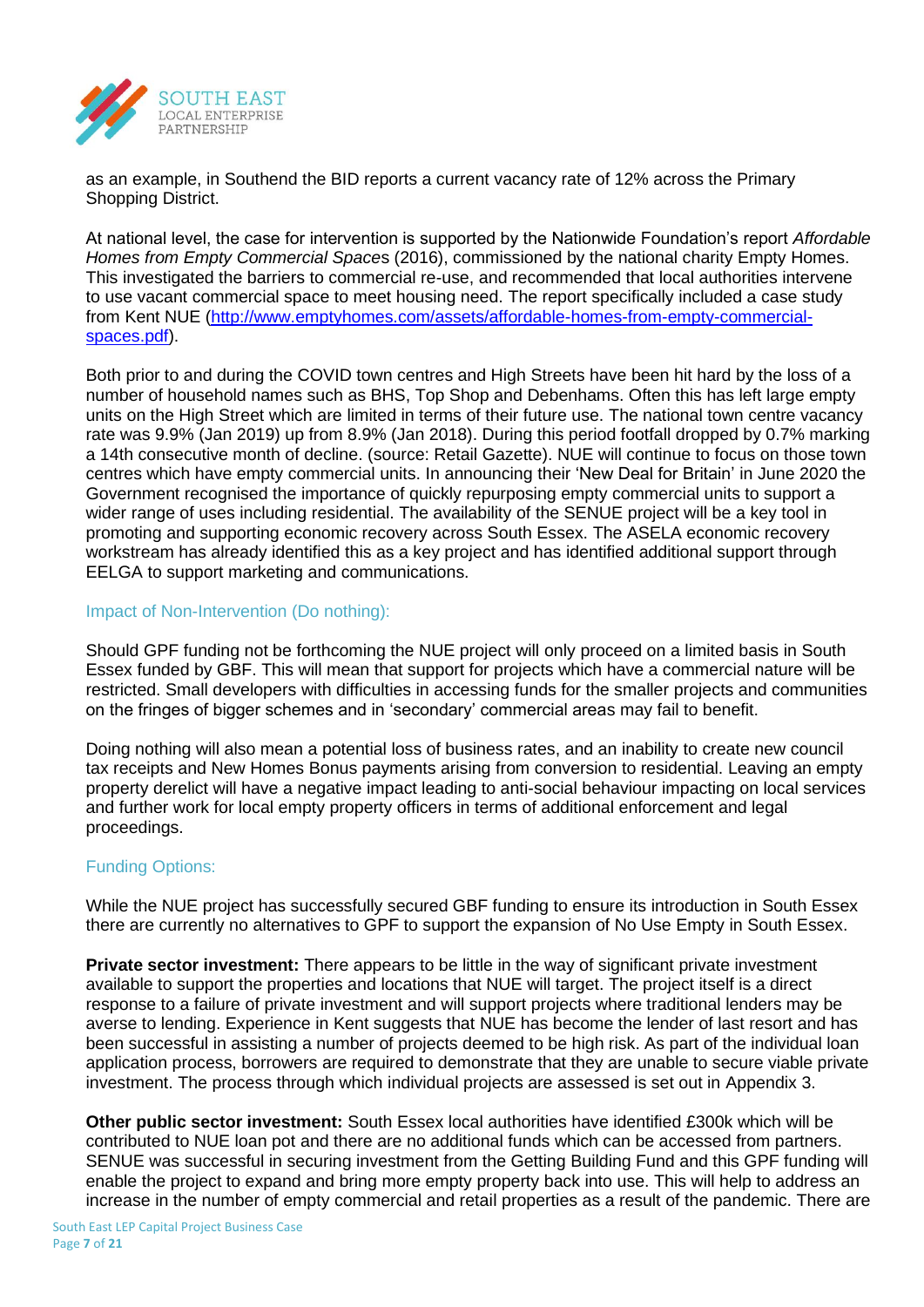

certainly opportunities to look at bringing larger commercial properties back into use as alternative commercial. The South Essex NUE has not approached GPF before for funds and believes this project compliments the GBF funded equivalent. We have sought to maximise return on this investment by agreeing an SLA with KCC to administer the scheme rather than creating and resourcing our own support function.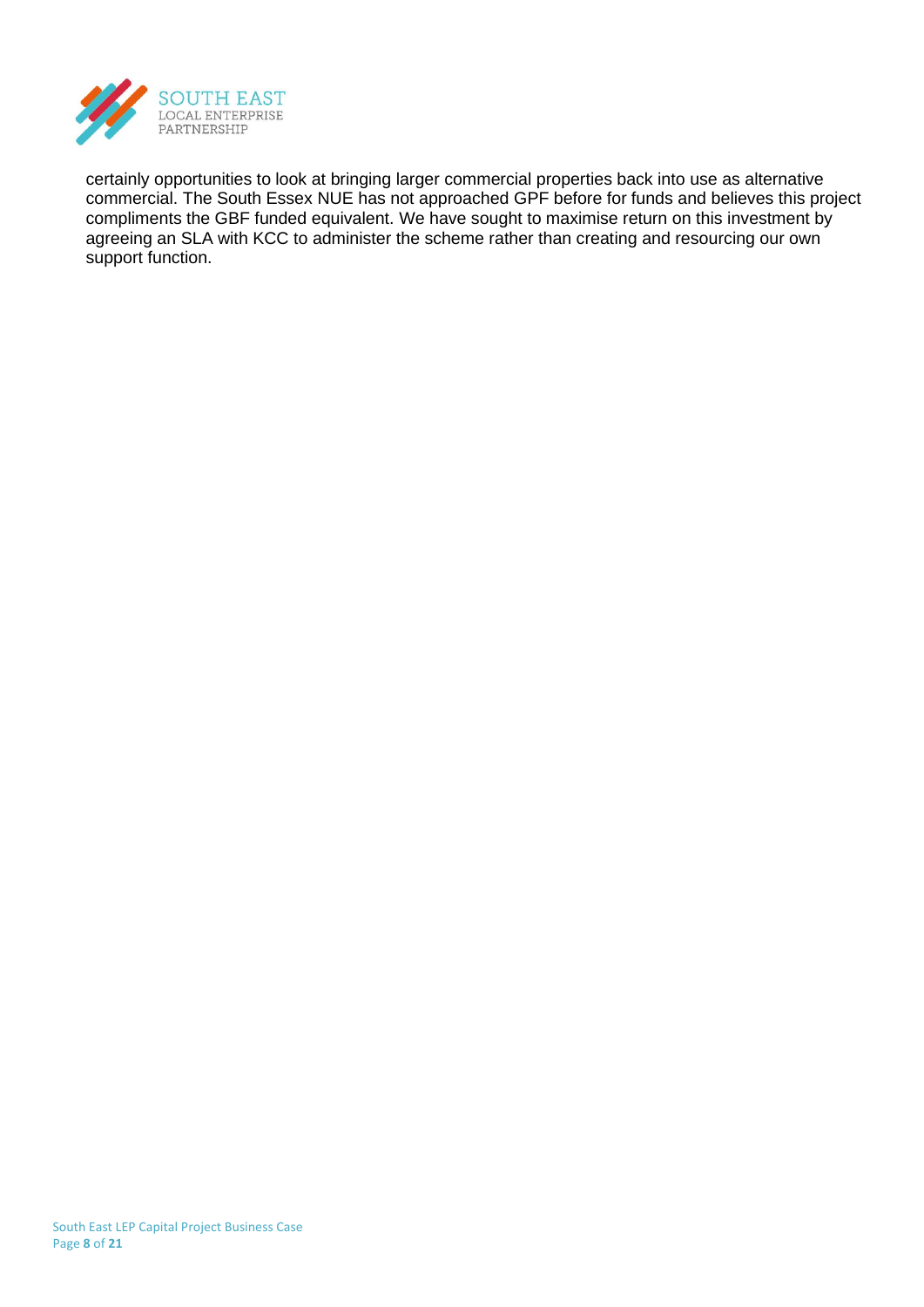

#### 3. Infrastructure requirements

#### Infrastructure Requirements:

The empty properties are yet to be identified, and will be assessed through the process set out in Appendix 3. The South Essex NUE project is not seeking new infrastructure as such. All empty properties are subject to confirmation as to whether planning is required or not and this must be in place (if applicable) before any loans are awarded. Checks are also made in relation to any conservation requirements with local authority. In the majority of cases utilities are already on site.

Projects must adhere to the decent homes standard and have correct certifications in place to comply with any building regulations.

Checks are also made in relation to any conservation requirements with local authority. On the whole utilities are already on site and this de-risks the need for lengthy engagement with companies to agree service connections to site.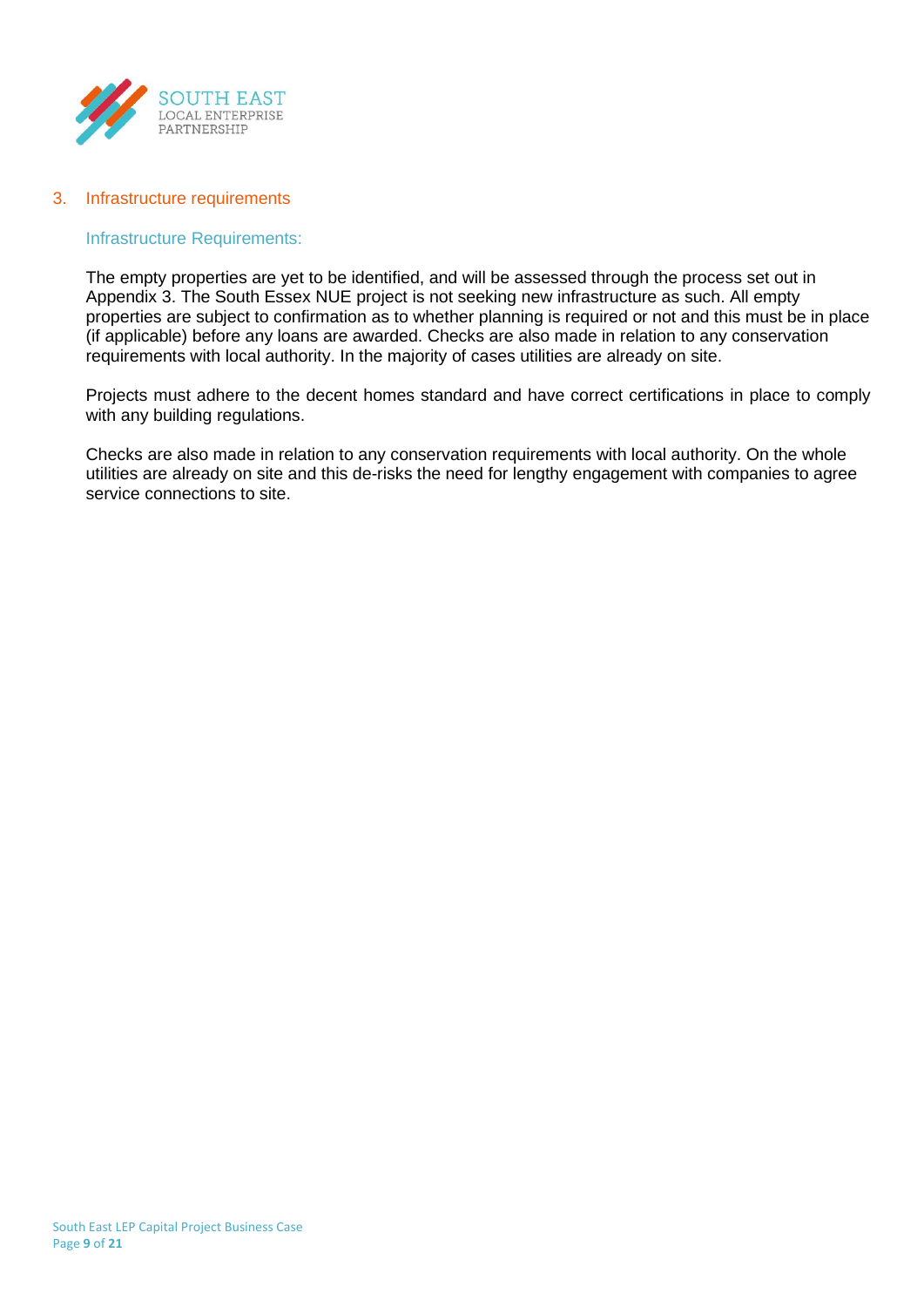

#### 4. Cost and funding

**Financial estimates:** We have applied the same methodology to SENUE as per the KCC NUE Commercial Phase I. For example, the amount of Private Sector investment envisaged for Phase I was £1m (GPF £1m), whilst £2.5m was achieved. Based on this experience there is, therefore, confidence that SENUE will at least match the private sector investment with the GPF funds requested.

Property values (based on 15 years of NUE in Kent) are captured by the Valuation Reports required as part of the risk assessment and application process to establish current and future values. This has shown that property values increased by x 2.5 original value over this period. We have also considered contingency and optimism factors by applying 80% of the current land/property values in considering our Benefit Cost our calculations.

In addition to this, a risk-adjusted discount rate of 5% (MHCLG) has been applied rather than the standard rate of 3.5% recommended by The Green Book. This has previously been accepted by SELEP as prudent approach.

In terms of revenue, the NUE team is core funded by KCC and no additional revenue is being requested to administer this project. The Kent NUE team will provide all back office functions under the terms of an SLA being negotiated between KCC and SBC.

There are no known funding risks to the NUE scheme which has cross authority support across South Essex (agreed through ASELA).

The QRA appendix 9 gave an estimated monetary value (EMV) of £2150 and budget provision of £2000 has been made in response.

# Total Project Cost and Funding Required:

The total 'project cost' is yet to be identified as this will be a programme of individual empty properties being brought back into use: each individual loan will contribute to an overall package of costs. However, the following table shows the anticipated total project costs (including private sector leverage). This is consistent with experience within the Kent NUE programme to date:

| Source of funding         | Funding available | % of total project cost |
|---------------------------|-------------------|-------------------------|
| GPF                       | £1.00m            | 38%                     |
| Local authorities         | £0.30m            | 11%                     |
| Private sector            | £1.35m            | 51%                     |
| <b>Total project cost</b> | £2.65m            | 100%                    |

#### GPF flexibility

*[Please comment on the level of flexibility to reduce the total amount of GPF sought and/or flexibility to amend the GPF spend profile; maximum 0.5 pages]*

The NUE project proposes that the first tranche of GPF funds (subject to approval) are available to be drawn on at the first available opportunity during 2021/22. This will ensure that GPF funds are transferred to KCC (who will be administering the South Essex NUE scheme) to be able to facilitate the initial drawdown requests from individual approved projects.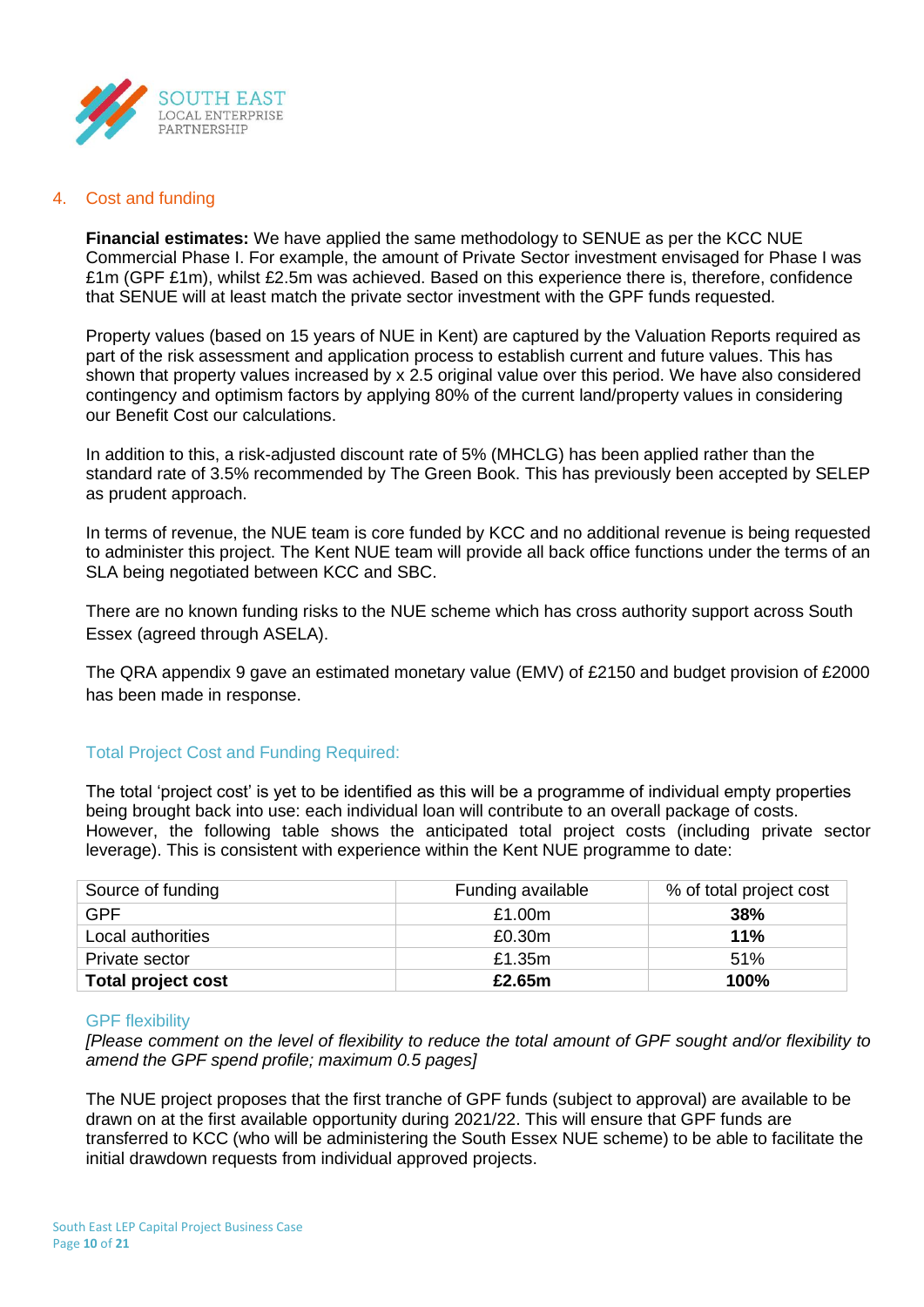

Should the remaining tranche be required prior to 2022/23 the SBC Programme Manager responsible for the project will make the request. No funds are required from GPF for development stages and ongoing monitoring and evaluation costs will be carried out by the existing resource across ASELA, OSE and the South Essex local authorities. We will also look to collaborate with colleagues at KCC to make best use of resources.

#### Cost breakdown:

*[For the stages of development where GPF funding is sought please provide a breakdown of the associated costs, including any overheads, contingency, quantified risk allowances etc., as per the table below. Add a row for each cost]*

|                                         | Expenditure profile |               |               |         |  |
|-----------------------------------------|---------------------|---------------|---------------|---------|--|
| Cost type                               | 21/22<br>£000       | 22/23<br>£000 | 23/24<br>£000 | Total   |  |
| Funds required from GPF                 | £0.40m              | £0.60m        |               | £1.0m   |  |
| Local authority funds to service loans  | £0.12m              | £0.18m        |               | £0.30m  |  |
| Private sector funds (to be confirmed)  | £0.54m              | £0.81m        |               | £1.35m  |  |
| <b>Quantified Risk Assessment (QRA)</b> |                     |               |               | £0,002  |  |
| Monitoring and Evaluation*              |                     |               | £0.013m       | £0.013  |  |
| <b>Total cost</b>                       | £1.06m              | £1.59m        | £0.015m*      | £2.665m |  |
| Inflation $(\%)$                        | $N/A**$             | N/A           | N/A           |         |  |

*\* Costs associated with monitoring and evaluation represent revenue spend and must therefore be funded locally.*

*\*\* The project will comprise a number of individual applications for funding to address empty properties. Prices will therefore be current and inflation considered as part of project costs.* 

#### Funding breakdown:

|                                   |                                            | Funding profile |               |               |         |  |  |
|-----------------------------------|--------------------------------------------|-----------------|---------------|---------------|---------|--|--|
| Funding source                    | <b>Funding security</b>                    | 21/22<br>£000   | 22/23<br>£000 | 23/24<br>£000 | Total   |  |  |
| SELEP - GPF                       | To be confirmed                            | £0.40m          | £0.60m        |               | £1.0m   |  |  |
| LA match                          | Approved by ASELA CE group                 | £0.12m          | £0.18m        |               | £0.315m |  |  |
| Private sector funds              | be confirmed as projects<br>To<br>approved | £0.54m          | £0.81m        |               | £1.35m  |  |  |
| <b>Total funding</b><br>available |                                            | £1.06m          | £1.59m        |               | £2.665m |  |  |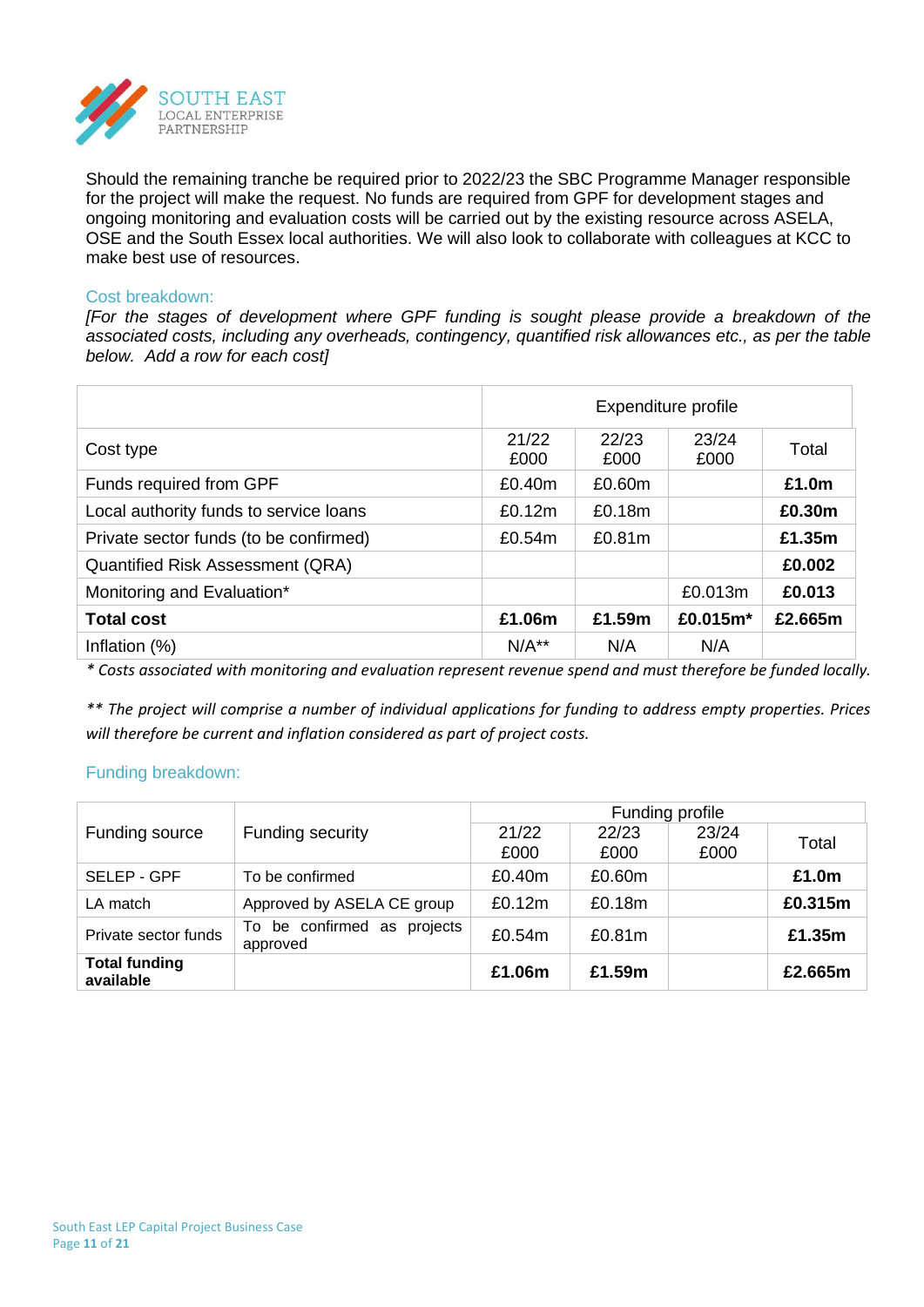

### *5. Deliverability*

### Planning, Approvals and Specialist Studies:

The empty properties are yet to be identified. However all projects will be subject to confirmation with local authority as to whether planning is required or not and **planning must be in place (if applicable) before any loans are awarded**.

Checks are also made in relation to any conservation requirements. Projects must adhere to the decent homes standard and have correct certifications in place to comply with any building regulation requirements.

**No projects will be progressed unless there is support from the respective district authority.** All projects will be subject to routine monitoring visits (frequency is based on size of project and loan). Additional checks will be carried out by the NUE team as part of the overall assessment process for proof of ownership, identity of owners, bankruptcy and insolvency checks. This information will be evidenced and summarised by the KCC Programme Manager for the approval of the appropriate local authority. An example project approval sheet is contained in Appendix 6.

#### Procurement:

The project will not be directly procuring services, as all GPF payments will be in the form of a loan to the owner of the empty property. However all applications will be required to submit two quotes for the works to be undertaken or one quote, supported by an independent RICS valuation. Based on the experience of the established Kent NUE programmes, local tradespeople and SMEs will be engaged in bringing the empty properties back into use.

#### Property Ownership and Legal Requirements*:*

This is a programme of projects, so individual project locations will be spread across South Essex. Property ownership will be confirmed by obtaining official copies of the Land Registry and Title Plan. These will be cross referenced to the application documents for a loan to ensure that information is correct and matches that which is held at Land Registry/or Companies House if applicable and that those applying for the loan have the authority to do so. A separate Legal Charge document will be required for security of all loans offered.

#### Equality:

An Equality Impact Assessment will be completed for the South Essex No Use Empty (NUE) project once GPF funding is confirmed. This will be conducted using the SBC methodology but will be confirmed by all individual authorities as compliant and will be published on all partner websites.

#### Project milestones:

| Project milestone      | <b>Description</b>                                                                                                                          | Indicative date |
|------------------------|---------------------------------------------------------------------------------------------------------------------------------------------|-----------------|
| <b>GPF</b> application | Submission of GPF application                                                                                                               | January 2021    |
| Funding decision       | SELEP to inform SBC/OSE if the submission is<br>successful.                                                                                 | April 2021      |
| Site identification    | Identify 4-5 potential sites to take forward with GPF<br>funds.                                                                             |                 |
|                        | Investigative work: Authorities to identify potential<br>projects to take forward and have at least one to<br>include as at launch of fund. | June 2021       |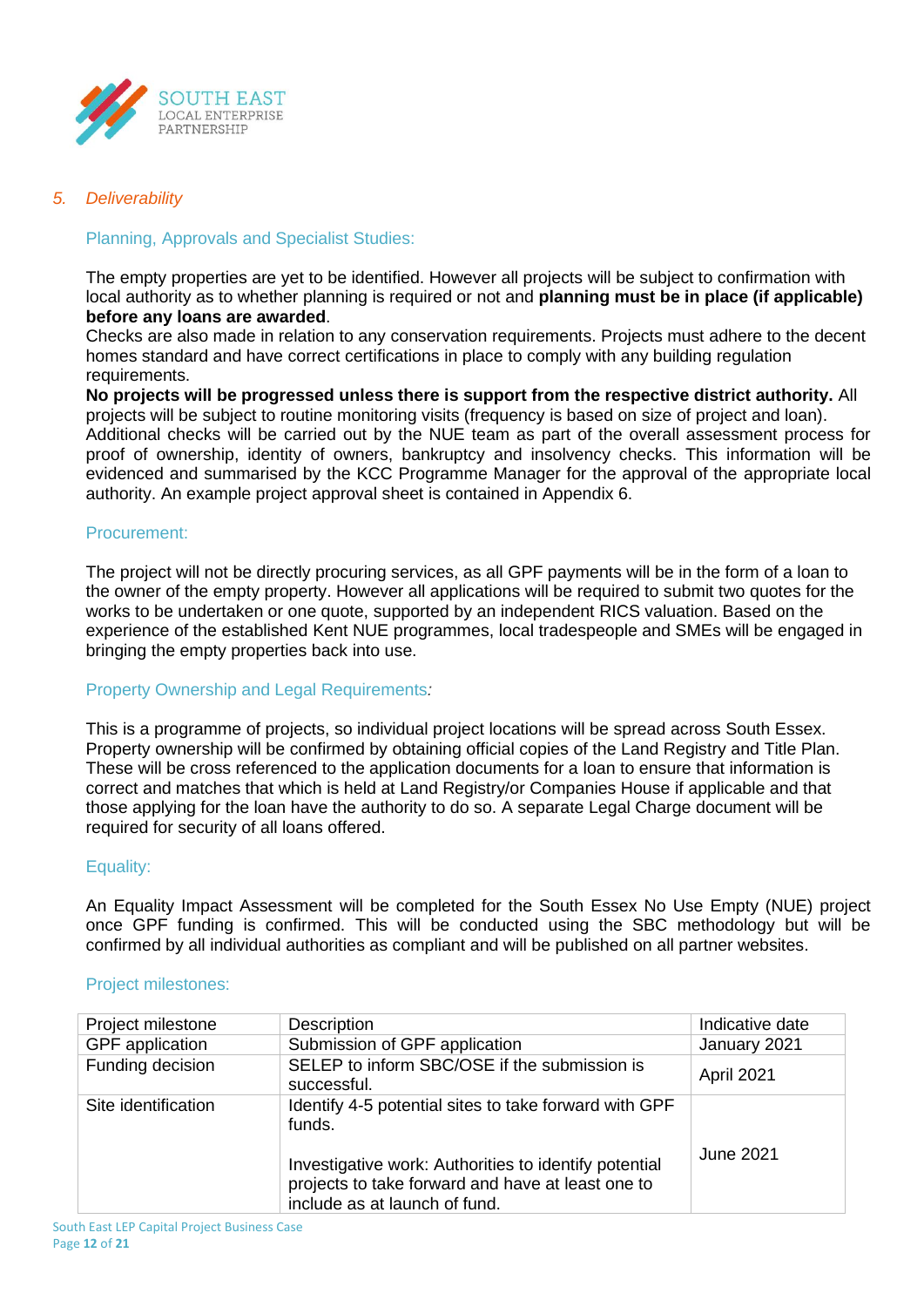

|                                       | Using local intelligence and networks we will identify<br>developers and owners who have previously<br>discussed or highlighted schemes which return<br>empty commercial space back into use. |                                                                     |
|---------------------------------------|-----------------------------------------------------------------------------------------------------------------------------------------------------------------------------------------------|---------------------------------------------------------------------|
| South Essex NUE<br>'expansion' launch | Publicity to confirm expansion of SE NUE<br>Commercial – once decision known                                                                                                                  | <b>June 2021</b>                                                    |
| Groundwork and site<br>identification | Encourage more sites $-$ follow up work after the<br>launch to maximise potential to draw on GPF funds                                                                                        | Ongoing to March<br>2023 or when<br>loan fund is fully<br>allocated |
| Assessment of<br>applications         | Consideration and assessment of applications<br>throughout life of South Essex NUE.                                                                                                           | Ongoing to March<br>2023 or when<br>loan fund is fully<br>allocated |
| Evaluation                            | Evaluation of project                                                                                                                                                                         | In line with<br><b>SELEP M&amp;E</b><br>requirements                |
| Loan repayments                       | Repayment of loans by developers                                                                                                                                                              | To March 2026                                                       |
| Project close                         |                                                                                                                                                                                               | <b>March 2026</b>                                                   |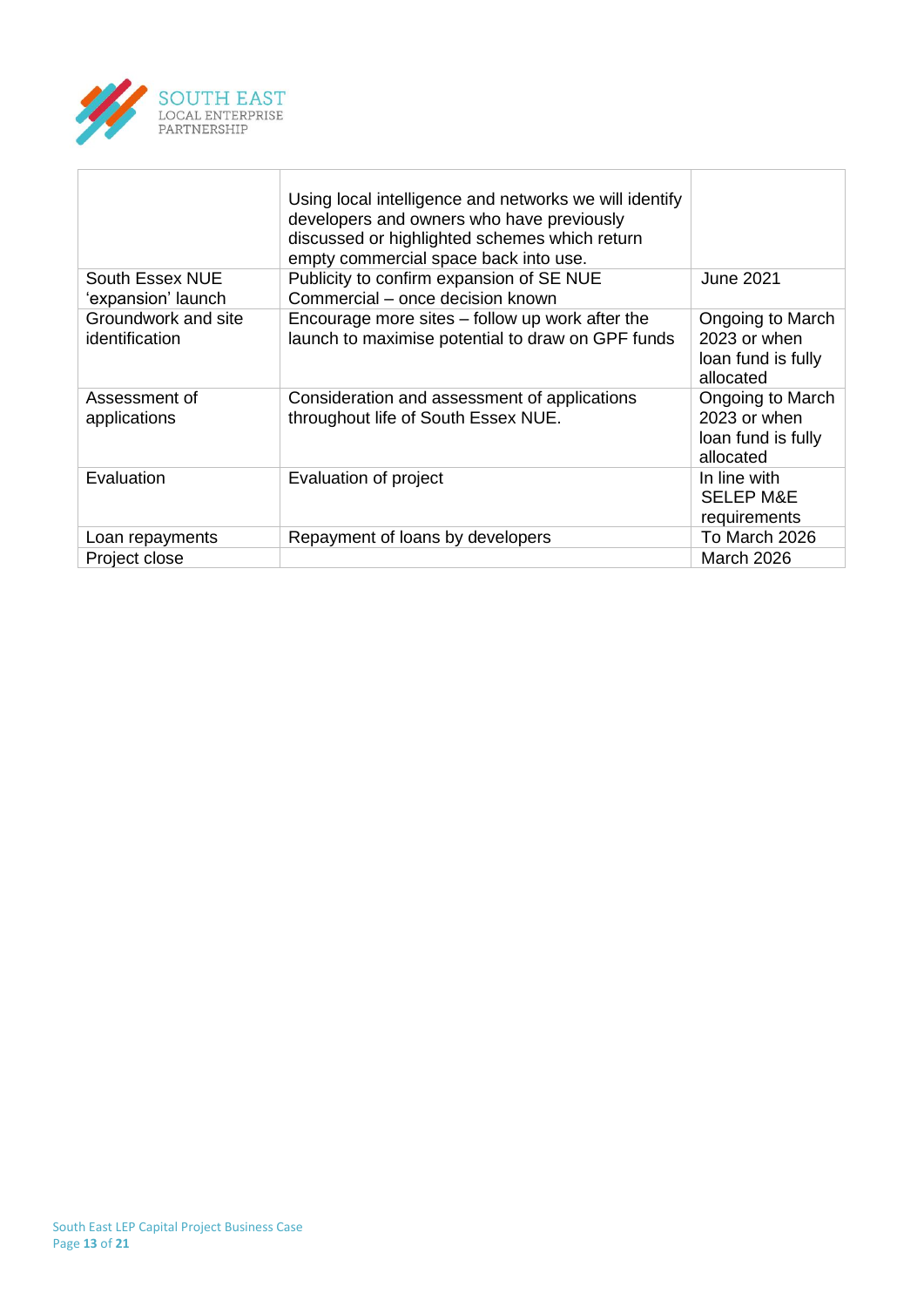

#### 6. Expected benefits

#### Overall Project Impacts:

*[Please specify the expected impacts of the overall project in terms of 'direct' outcomes (jobs, homes and other outcomes arising from the project) and 'indirect' outcomes.*

*Direct outcomes should be presented in 'gross' terms and 'net' terms after making adjustments for additionality factors, as per the table below. The table should demonstrate the direct impact of the project in terms of creating new jobs and/or homes through enabling specific named developments (which have been identified as part of local development policies, plans or investment strategies). Add additional lines as required.*

*Please describe the basis for these estimates and specify if the realisation of benefits is contingent on further investment not yet secured; maximum 1 page]*

Forecast outcomes are based on the previous project experience of Kent NUE.

|                                               | Outcomes                              | 2022/23 | 2023/24 | 2024/25 | 2025/26 | 2026/27 | 2027/28<br>onwards | Total |
|-----------------------------------------------|---------------------------------------|---------|---------|---------|---------|---------|--------------------|-------|
|                                               | Jobs created                          |         | 9       | 9       |         |         |                    | 18    |
| Direct outcomes                               | Homes built<br>(back into use)        |         | 14      | 14      |         |         |                    | 28    |
| (gross terms)                                 | Commercial<br>floorspace<br>delivered |         | 353     | 353     |         |         |                    | 706   |
| Direct outcomes                               | Jobs created                          |         |         |         |         |         |                    |       |
| (net terms, after                             | Homes built                           |         |         |         |         |         |                    |       |
| considering<br>additionality)                 | Commercial<br>floorspace<br>delivered |         |         |         |         |         |                    |       |
|                                               | Jobs created                          |         |         |         |         |         |                    |       |
| Indirect                                      | Homes built                           |         |         |         |         |         |                    |       |
| outcomes<br>(gross terms)                     | Commercial<br>floorspace<br>delivered |         |         |         |         |         |                    |       |
| Indirect                                      | Jobs created                          |         |         |         |         |         |                    |       |
| outcomes (net                                 | Homes built                           |         |         |         |         |         |                    |       |
| terms, after<br>considering<br>additionality) | Commercial<br>floorspace<br>delivered |         |         |         |         |         |                    |       |

- Homes Built (new homes back into use): 28 new homes are assumed, based on Kent NUE's previous experience of previous projects which had a mixed residential and commercial element. We assume that all of these homes are additional, given that:
	- The homes are not replacing previous residential stock
	- The projects would not proceed in the foreseeable future in the absence of the NUE intervention (i.e. while it is possible that the properties may be converted at some point in the future, individual project appraisal will have demonstrated that this is not currently possible)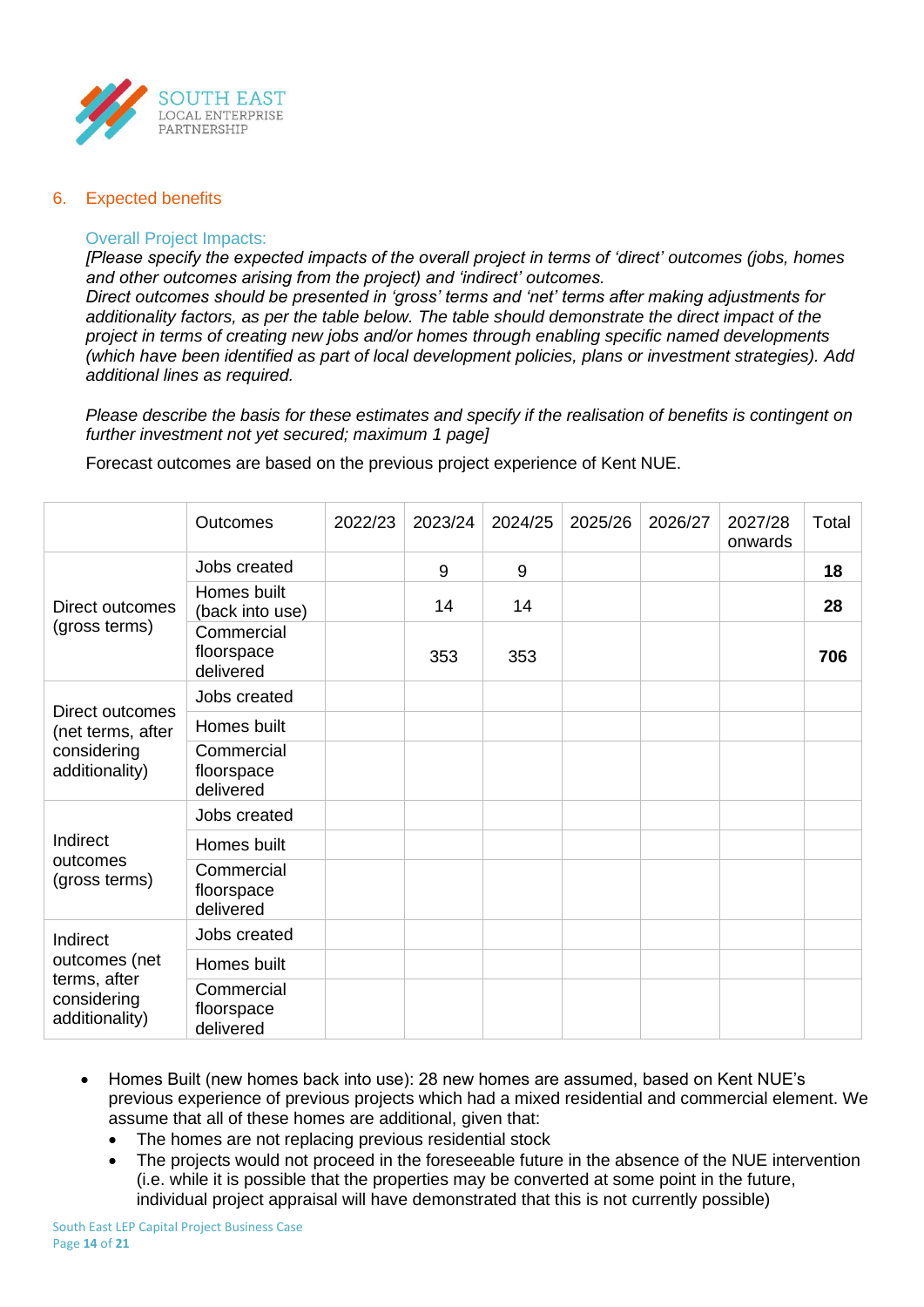

- Commercial floorspace: 706 sq. m, based on previous experience. Overall, the project will deliver a net decrease in total available floorspace, given that some will be converted to residential. However, as loans will only be made available in situations where units are long-term empty, it is reasonable to assume that the previously existing floorspace is unviable, and that the re-used commercial floorspace is a net addition to the viable stock.
- Jobs created: Based on the National Housing Strategy which assumes that two net jobs are created for each house completed.

[\(https://www.london.gov.uk/moderngov/documents/s38594/Measuring%20Jobs\\_Appendix%203.pdf](https://www.london.gov.uk/moderngov/documents/s38594/Measuring%20Jobs_Appendix%203.pdf)

Based on a total of 36 units (8 commercial and 28 homes) being assisted with £1M GPF funds this is calculated at £27.7k per unit for GPF intervention.

# The Role of GPF in Benefit Realisation:

Under funding options (page 7) we have set out there is no alternative to GPF funding. Without the GPF funding the project will not proceed. As the properties have already sat empty for some time it is safe to assume that the anticipated benefits and outcomes will not be achieved without the proposed intervention.

# Value for Money (VfM):

As the South Essex NUE will mirror the Kent project we have been able to draw on their experience in developing this business case. We continue to work closely with them and are developing an SLA for the back office functions associated with NUE to be provided by KCC on South Essex's behalf.

Acknowledging a preference to express benefits where possible in terms of changes in land value, it is noted that Kent NUE have recorded a 2.5\* increase in property values based on previous projects supported in the residential loan scheme. There is a requirement during the appraisal process that all individual projects seeking a recyclable loan provide an independent Chartered Surveyors (RICS) valuation for current and future values.

These values are recorded and having monitored this since 2005 (over 15 years), the 2.5\* has been consistent. A range of projects funded by NUE have been considered. Our approach towards establishing value for money has been to apply 80% of the current value of the property.

Again mirroring the Kent experience the following was also considered: Displacement of 0.6 (relatively high given full employment), Leakage of 0.5 (given jobs be retained in the Kent/SELEP area) and Substitution of 0 (unlikely to be switching premises). A regional multiplier of 1.5 was taken into account.

This has been factored into the cost of capital calculation which is set out in Appendix 7 in accordance with the guidance provided and takes into account a risk-adjusted discount rate of 5% as being more appropriate than the standard rate of 3.5% recommended by The Green Book.

The Cost of Capital (SELEP) is calculated to be £200,000 The NPV is £440,113 (Discounted Value of Benefits/Discounted Benefits of Costs) The Benefit Cost Ratio (BCR) demonstrates of 2.35, which is high value for money

In addition to this there are other benefits associated with the project in terms of being able to generate new Council Tax receipts and the collection of Business Rates.

For information the KCC NUE project (GPF2) estimates that a total of 43 units (15 commercial and 28 residential) will be delivered on project completion. The average GPF loan per unit awarded was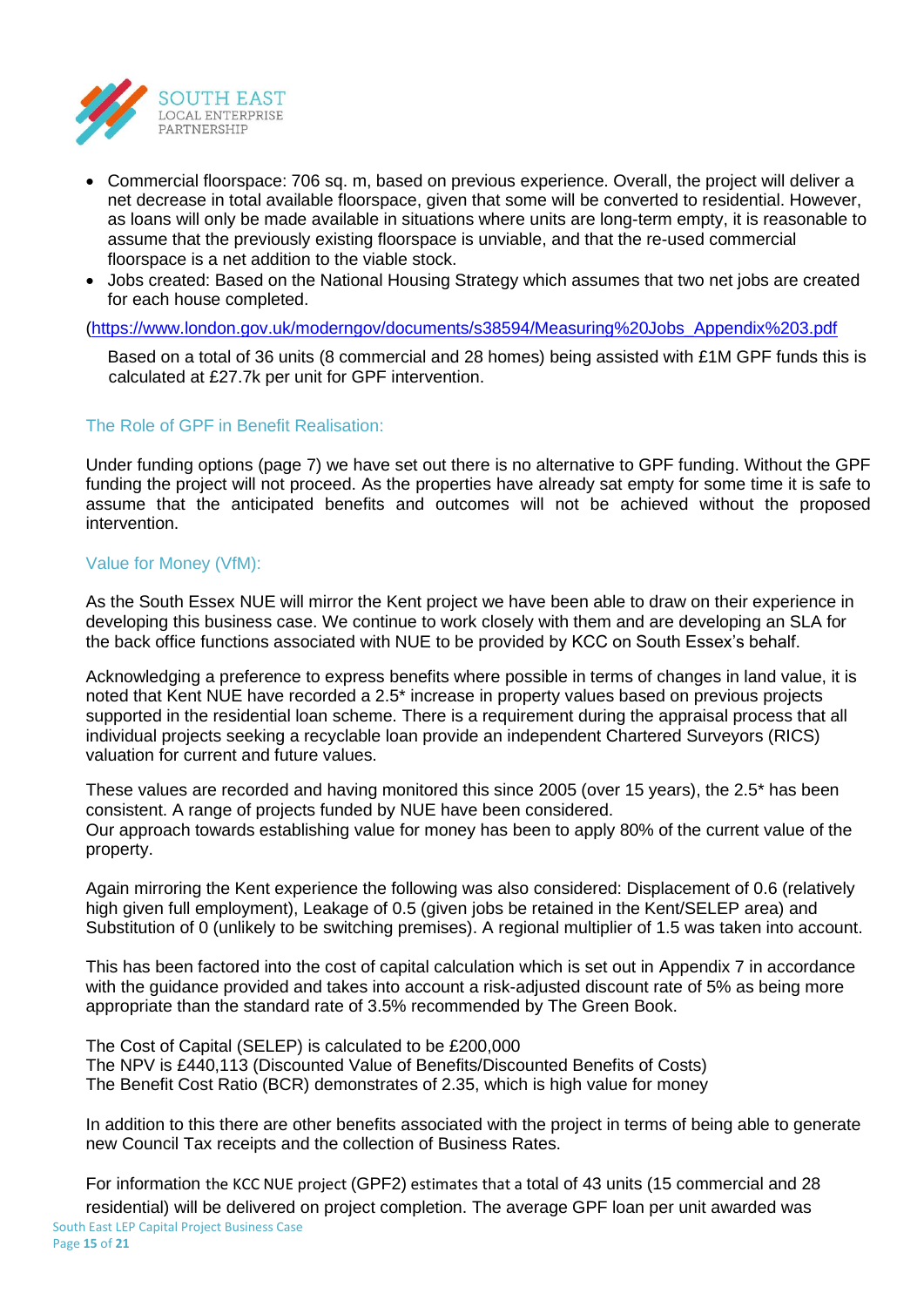

£23.2k. The total cost per unit was £105.3k including the purchase price. This is a fraction of the cost of new build. Loans under our project have allowed smaller individual projects to commence without having to wait for speculative developments and larger funding packages to come forward.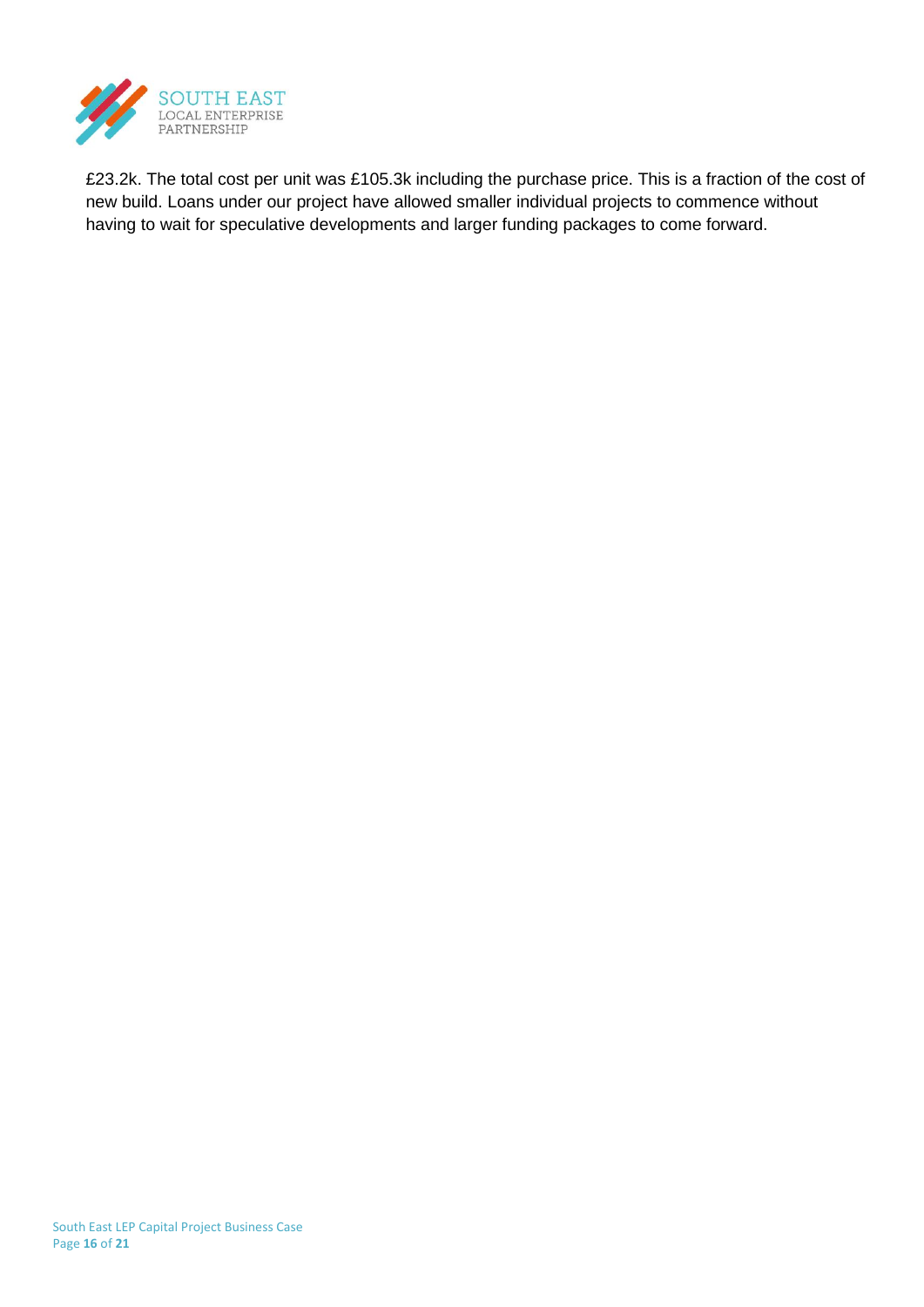

#### 7. Contribution to the Establishment of a Revolving Fund

#### GPF Repayment:

Kent NUE has a proven track record and has operated a recycling loan fund for more than 10 years. It has successfully recovered £17m of loans. South Essex NUE has negotiated an SLA with KCC so that this expertise can be brought our scheme ensuring a robust application and assessment process. South Essex NUE will, like Kent, offer secured loans with GPF funds which will be repayable on an agreed date written into the Loan Facility Agreement between Kent County Council and the property owner. Loans awarded in 2021/22 will repaid 31st March 2025 and loans awarded in 2022/23 will be repaid by 31st March 2026.

A reminder letter will be issued 3 months before the loan is due to ensure that the borrower has sufficient time to have the funds in place to repay on the agreed due date as per the Legally binding contract. The Legal charge document does give Kent County Council the right to take control and sell the property if there is no repayment. Apparently action of this nature has not been taken under the Kent NUE initiative.

Experience also suggests that when properties have been refurbished and brought back into use; it is at this stage that the owners look to re-finance to raise additional capital. This would trigger an early repayment of the loan.

In terms of bad debt, based on the existing Kent NUE initiative the default rate has been below 1%. 'Buying in' KCC expertise to administer the South Essex NUE should ensure similar robustness.

#### GPF Repayment Schedule:

|                        | 2020/21 | 2021/22 | 2022/23 | 2023/24 | 2024/25 | 2025/26 | <b>Total</b> |
|------------------------|---------|---------|---------|---------|---------|---------|--------------|
| <b>GPF</b>             |         |         |         |         |         |         |              |
| Repayment<br>(Capital) |         |         |         |         | £0.4m   | £0.6m   | £1.0m        |

#### Financial Viability:

Each project under South Essex NUE will be subjected to the same procedures and systems which have been operated by the Kent NUE team for several years. No projects are approved if their application fails the risk assessment process. The work the Kent NUE team undertakes is to ensure that projects are fully funded and are viable. Please see Appendix 3 – Flowchart processes from project identification to repayment of secured loan

The NUE project proposes that the first tranche of GPF funds (subject to approval) are available to be drawn on during the second quarter of 2020/21. This will ensure that GPF funds are transferred to be able to facilitate the initial drawdown requests from individual approved projects.

Should the remaining tranche be required prior to 2019/2020, the SBC Capital Programme Manager will make the request in consultation with the KCC Programme Manager.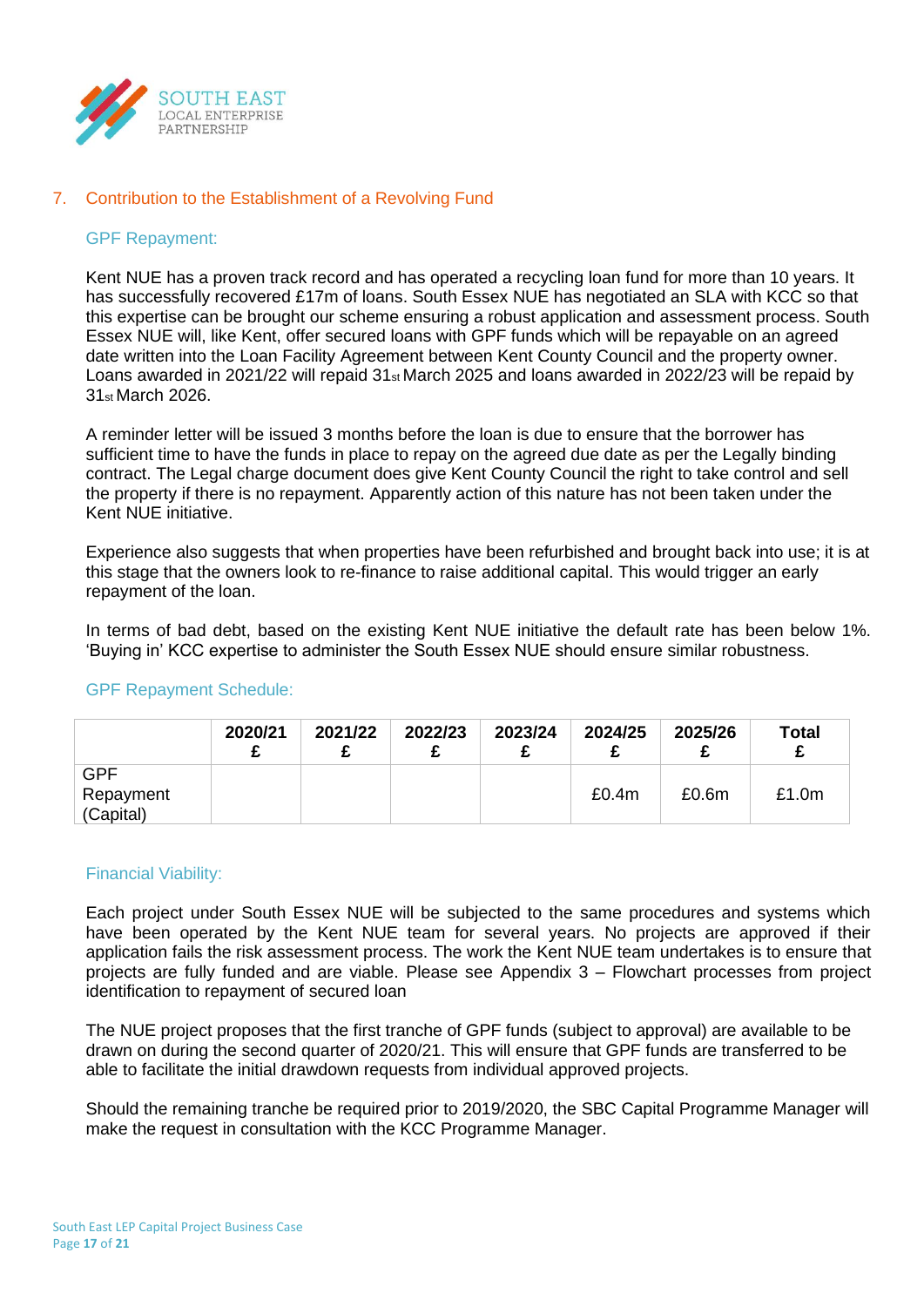

#### Cash flow:

|                            | 2021/22 | 2022/23 | 2023/24 | 2024/25 | 2025/26 | 2025/26 | 2026/27<br>onwards |
|----------------------------|---------|---------|---------|---------|---------|---------|--------------------|
| Incoming                   |         |         |         |         |         |         |                    |
| <b>Growing Places Fund</b> | £0.4m   | £0.6m   |         |         |         |         |                    |
| drawdown                   |         |         |         |         |         |         |                    |
| Outgoing                   |         |         |         |         |         |         |                    |
| <b>Growing Places Fund</b> |         |         |         | £0.4m   | £0.6m   |         |                    |
| repayment                  |         |         |         |         |         |         |                    |
| Net income                 | £0.4m   | £0.6m   |         | (E0.4m) | (E0.6m) |         |                    |
| <b>Cumulative total</b>    | £0.4m   | £0.6m   |         | (E0.4m) | (E0.6m) |         |                    |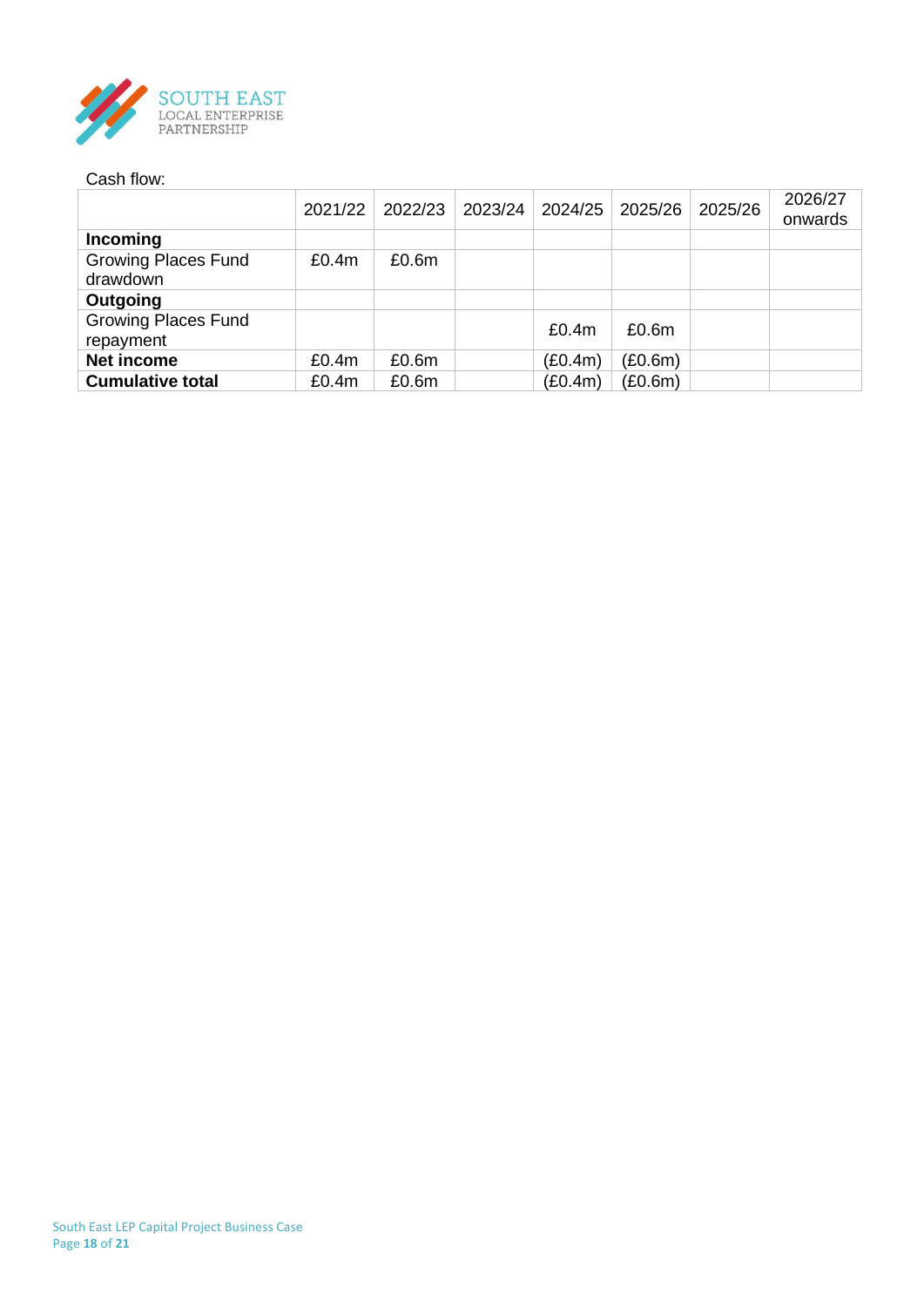

#### 8. Risks

# Risk Management Strategy:

The Capital Programme Manager (Southend BC) will take the lead in maintaining and managing the project risk register. He will be supported in this role by the Project Officer (Southend BC). The risk register will be discussed at the fortnightly South Essex EDM meetings to ensure a consistent and coordinated response. The opportunity also exists to escalate risks to the ASELA Chief Executives Group which will be maintaining an oversight of the project as one of the key elements of their economic recovery workstream.

#### **ORA**

The QRA appendix 9 gave an estimated monetary value (EMV) of £2150 and budget provision of £2000 has been made in response.

#### Risk Register:

A Risk Register can be found at Appendix 1 which identifies the overall risks and GPF specific risks, likelihood, impacts and mitigations. This is based on the 10 year experience of the NUE recycled loan fund.

Commentary is provided for the most significant project risks, which considers the implementation risks associated with the project including the risks to the repayment of individual projects and the risks to the repayment of the GPF fund and how these will be mitigated.

#### 9. State aid

#### State Aid:

It is recognised that State Aid guidance may change as a consequence of Brexit and the recent trade deal. In the absence of any new guidance we have used the guidance in place at the time the outline business case was submitted.

The aid component is not the loan itself (which must be repaid) but the advantage conferred on the borrower through not having to pay interest or having a preferential rate of interest on the loan. Consequently, the amount of aid for each transaction, namely the present value of the interest that would be charged by a commercial lender over that part of the loan period which is interest-free or lesser amount where the loan, is at a preferential interest rate. Provided that figure, plus the amount of state aid received by the borrower in the three years before the aid is given, does not exceed 200,000 Euros from all sources of public sector aid, then the de Minimis rules can apply.

#### 10. Monitoring and evaluation

# *Monitoring and Evaluation:*

**Project-level monitoring:** All projects which have been awarded a loan with GPF funding will be subject to the same systems and procedures established for the Kent NUE initiative which will include site visits, monitoring of expenditure and review of project timescales. Appendix 3 shows a flowchart of processes from project identification to repayment of secured loan.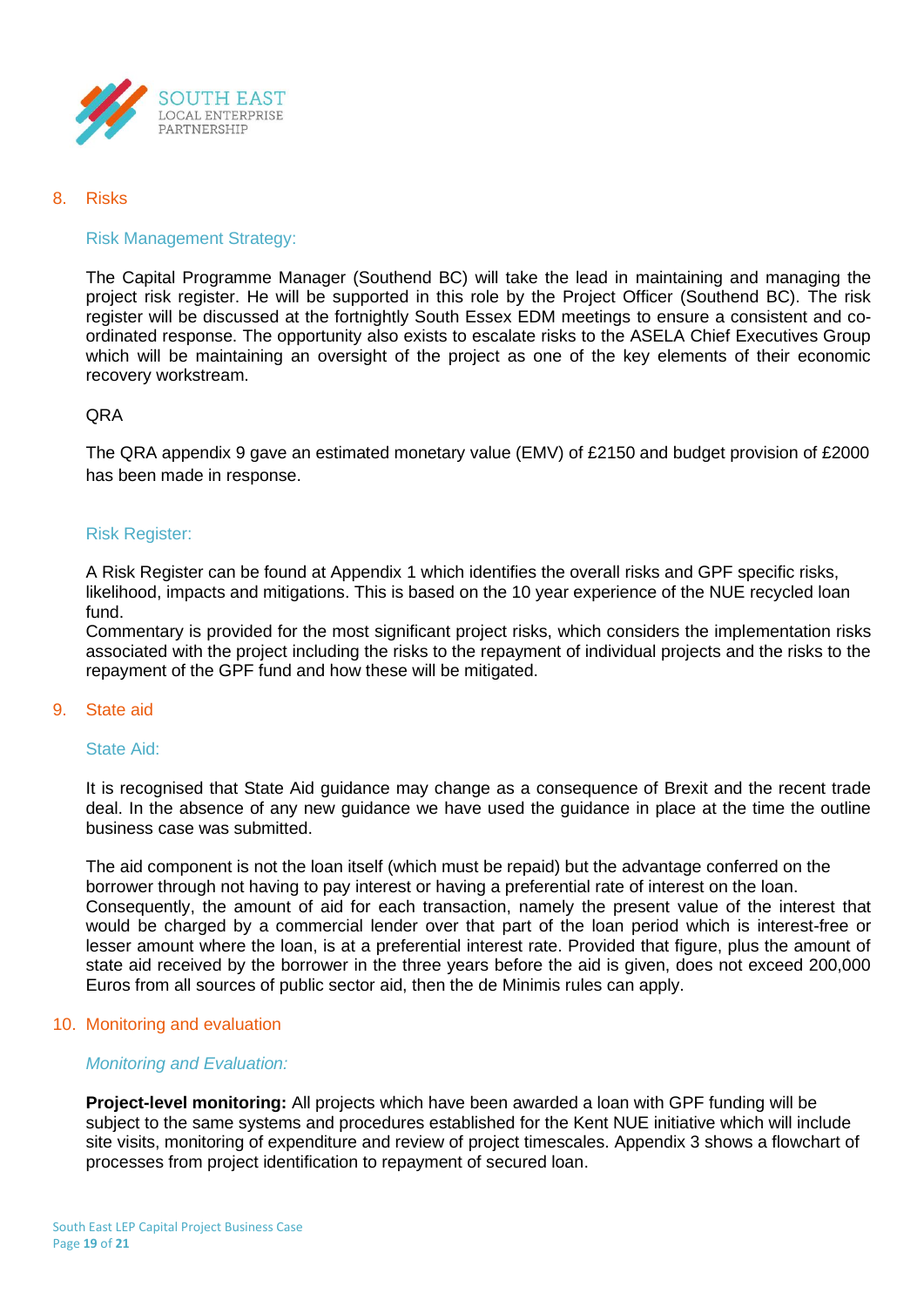

The SBC Capital Programme Manager working with the KCC Programme Manager will maintain a register of individual projects supported with GPF funds to include the monitoring of agreed outputs and will complete a quarterly monitoring report to provide reassurance to SELEP and local authority partners who have supported projects approved. The Capital Programme Manager will (subject to approval) refer to the over-arching contractual agreement to ensure compliance with the terms governing the GPF fund.

**Strategic monitoring:** The Capital Programme Manager will receive quarterly returns from districts regarding empty properties back into use. This information will then be collated into a quarterly report with commentary for review by OSE Economic Development Managers which will then form part of a wider monitoring report presented to the OSE Board.

KCC Programme Manager will report data back to the local authority partners via a quarterly monitoring report.

**Longer term evaluation:** The project will complete SELEP M&E requirements including preparation of a baseline line, one year after opening and three year after opening reports. Subject to approval current SELEP templates will be used. The draft M&E plan is included as Appendix 10.